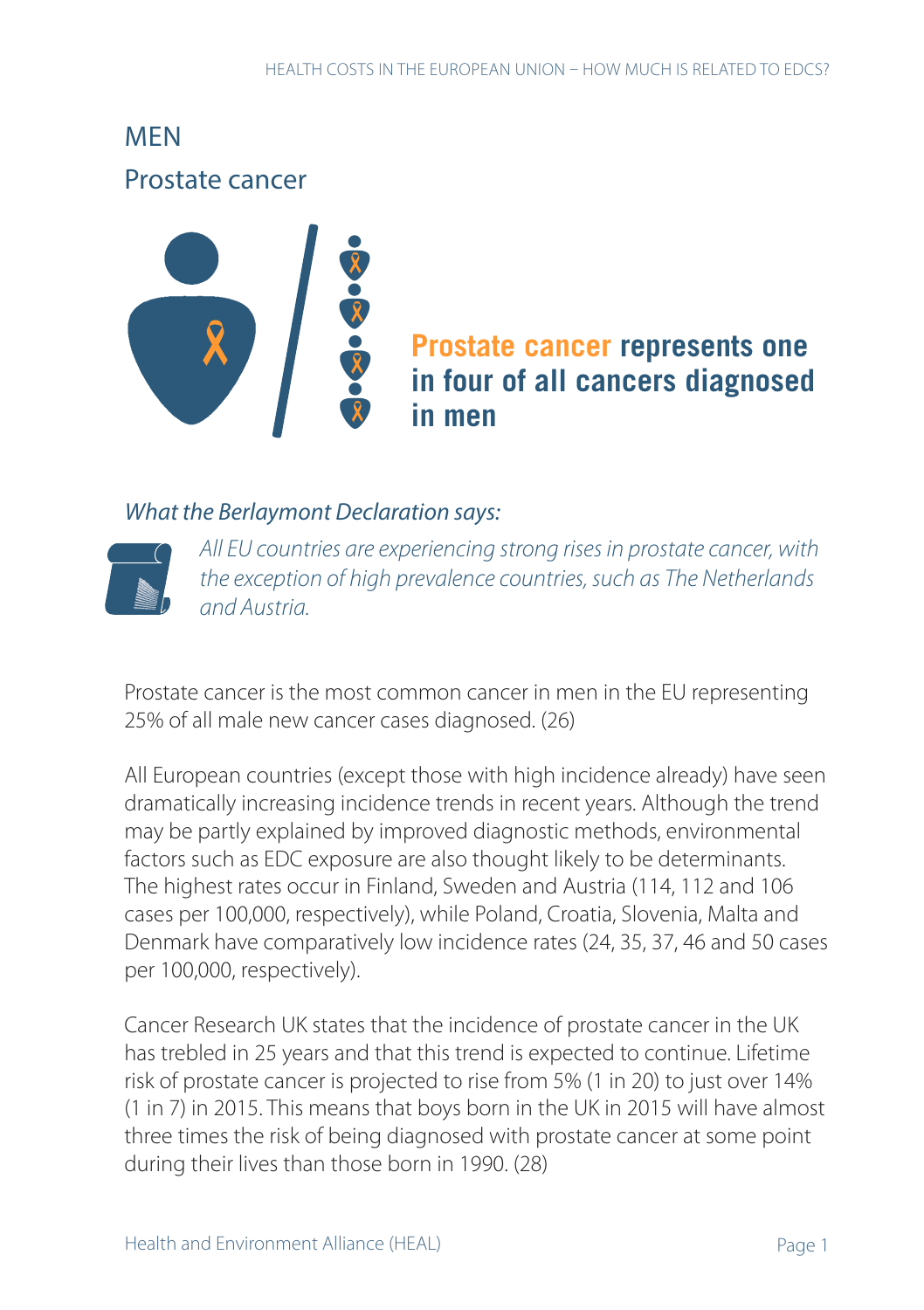The European Society of Medical Oncology (ESMO) has estimated the total costs of prostate cancer in Europe to be €9 billion in 2009, with health care costs amounting to €5.8 billion. (27) Total UK costs equate to £0.8 billion, comprising of healthcare costs of £0.4 billion, productivity costs of £0.2billion and costs of informal care of £0.2billion.

### Testicular cancer



# **Cancer of the testes is now the most common cancer of young men, peaking at 25-30 years.**

#### *What the Berlaymont Declaration says:*



*All EU countries are experiencing strong rises in prostate cancer... Similar trends exist for other hormonal cancers, including those of the testes.....*

Cancer of the testes is now the most common cancer of young men, peaking at 25-30 years. This trend in a cancer among the young has prompted interest because it is unusual - most cancers affect older people. The emergence of this cancer has been rapid over the past 60 years, with incidence doubling over the past 25 years in many western countries. Almost 1% of men in Denmark can now expect to be diagnosed with this cancer during their lifetime. (20)

Testicular cancer, low sperm counts and genital birth defects share common risk factors of fetal origin and are known as "testicular dysgenesis syndrome" (TDS), as referred to above. (20)

No studies have been undertaken to identify the costs associated with testicular cancers.